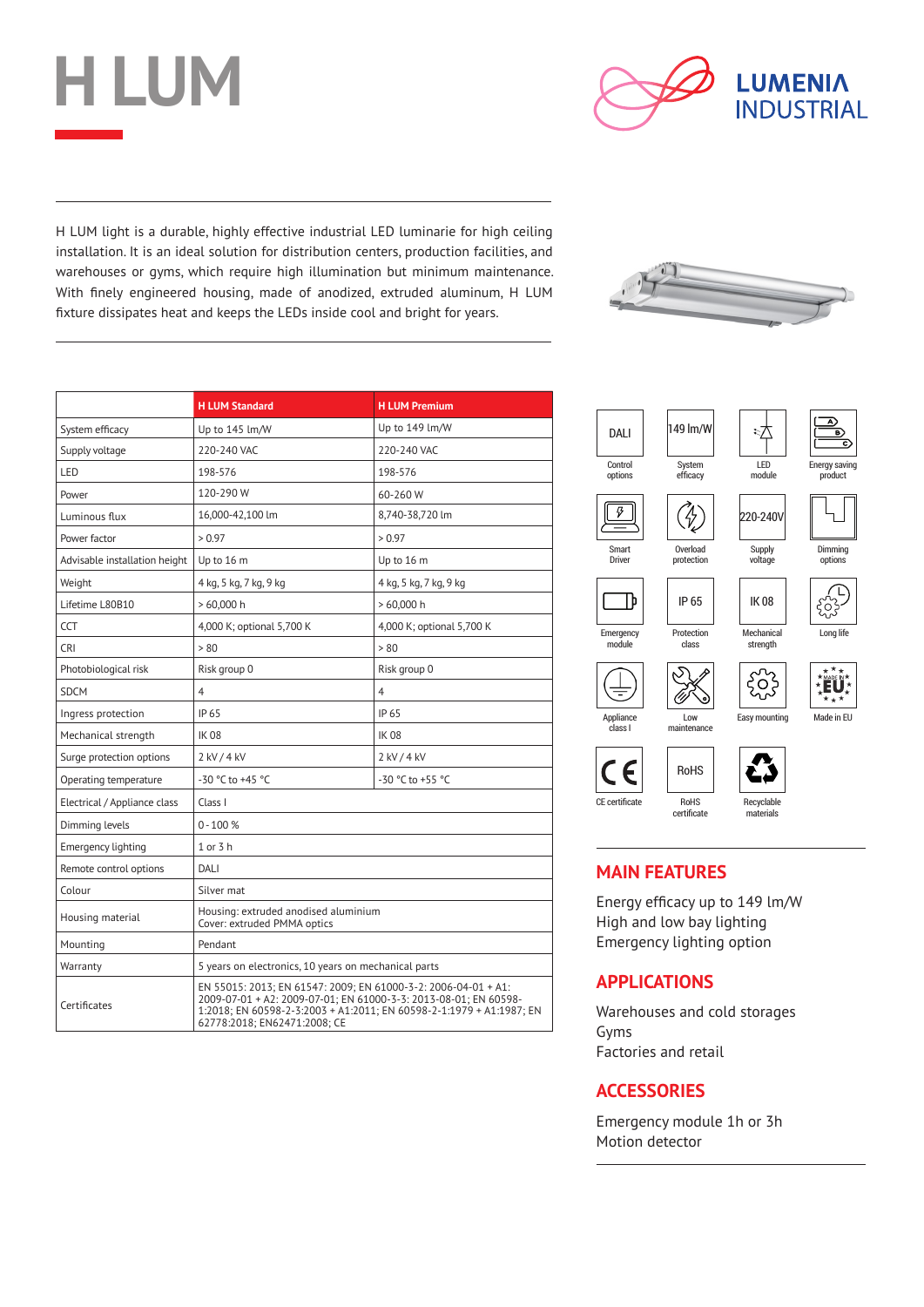## **DIMENSIONS**









| <b>Number</b><br>of LEDs | 198  | 288  | 396  | 576  |
|--------------------------|------|------|------|------|
| A                        | 405  | 405  | 405  | 405  |
| B                        | 123  | 123  | 123  | 123  |
| C                        | 360  | 460  | 590  | 800  |
| D                        | 276  | 381  | 507  | 717  |
| E                        | 171  | 276  | 402  | 612  |
| F                        | 89   | 89   | 89   | 89   |
| ົ<br>КG                  | 4 kg | 5 kg | 7 kg | 9 kg |

\*All dimensions are in mm.

## **OPTICS**









## **H LUM MOUNTING ACCESSORY**



Steel chain mounting **Steel wire mounting** Steel wire mounting Fix ceiling mounting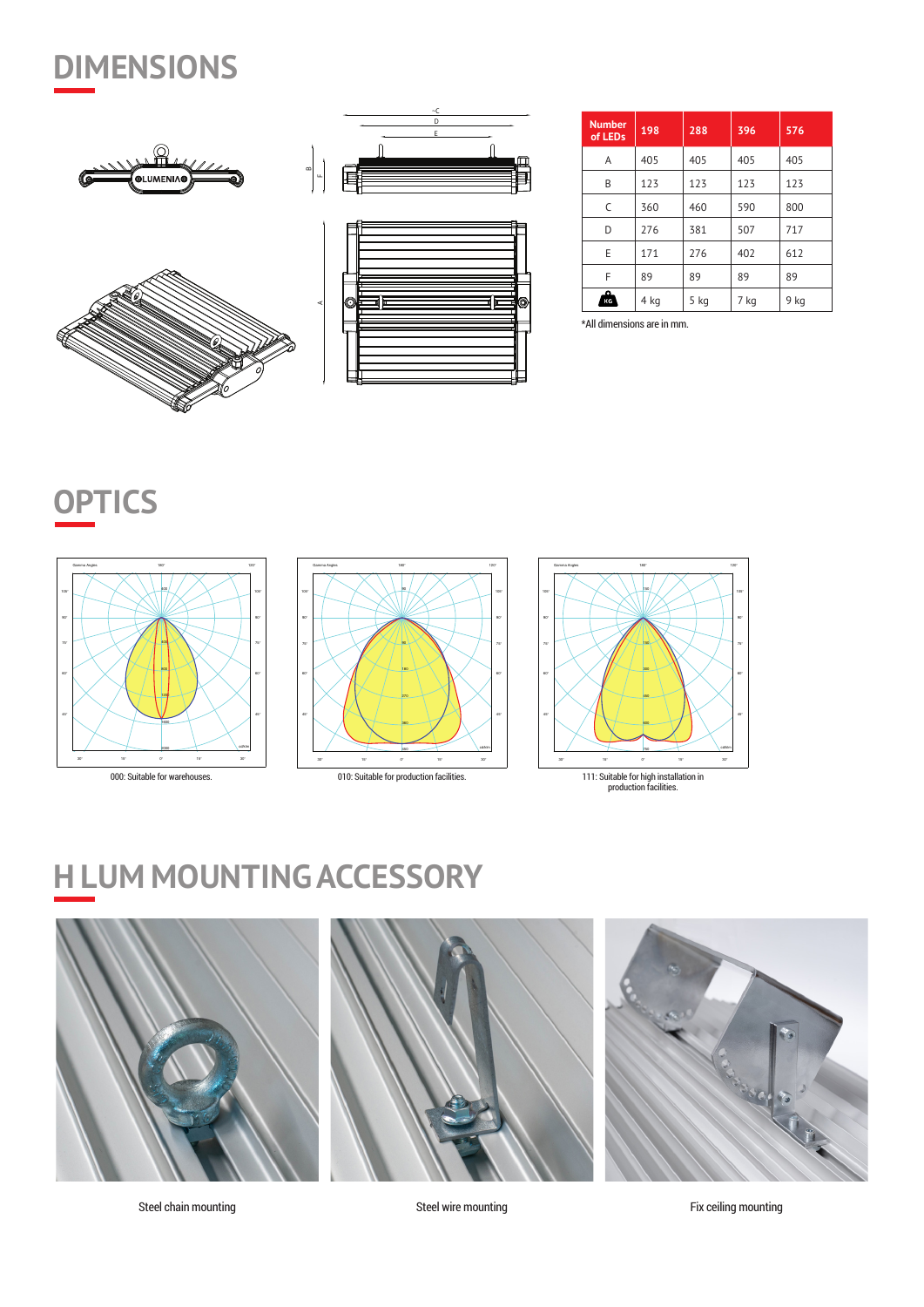## **PRODUCT VARIATIONS (with Connector or with Cable Gland)**

### **STANDARD**

| Article **        | LED | Power<br>[W] | <b>Luminous</b><br>flux [lm] | <b>Efficacy</b><br>$[lm/W]^*$ | <b>Optics</b><br>available | <b>Body</b><br>type | <b>Control</b>     | <b>Luminaires</b><br>per fuse | <b>Additional options</b>                     |
|-------------------|-----|--------------|------------------------------|-------------------------------|----------------------------|---------------------|--------------------|-------------------------------|-----------------------------------------------|
| H LUM ST.198.120. | 198 | 120          | 16000                        | Up to 133                     | 000, 010, 111              | H LUM<br>360        | DALI, Programmable | $<$ 12 pcs                    | Motion detector MD7                           |
| H LUM ST.288.150. | 288 | 150          | 21400                        | Up to 143                     | 000, 010, 111              | H LUM<br>460        | DALI, Programmable | $< 8$ pcs                     | Emergency module 1/3 h<br>Motion detector MD7 |
| H LUM ST.396.220. | 396 | 220          | 31400                        | Up to 143                     | 000, 010, 111              | H LUM<br>590        | DALI, Programmable | $< 4$ pcs                     | Motion detector MD15                          |
| H LUM ST.576.290. | 576 | 290          | 42100                        | Up to 145                     | 000, 010, 111              | H LUM<br>800        | DALI, Programmable | $< 6$ pcs                     | Motion detector MD15                          |

\*depends on CCT & CRI

\*\*product code digits marked with .\_\_\_, indicate available optics for model.

*The latest validated data is available at www.lumenia.com.*

#### **PREMIUM**

| Article **        | LED | Power<br>[W] | <b>Luminous</b><br>flux $[Im]$ | <b>Efficacy</b><br>$[lm/W]^*$ | <b>Optics</b><br>available | <b>Body</b><br>type | <b>Control</b>     | <b>Luminaires</b><br>per fuse | <b>Additional options</b>                        |
|-------------------|-----|--------------|--------------------------------|-------------------------------|----------------------------|---------------------|--------------------|-------------------------------|--------------------------------------------------|
| H LUM PR.198.060. | 198 | 60           | 8740                           | Up to 146                     | 000, 010, 111              | H LUM<br>360        | DALI, Programmable | $<$ 12 pcs                    | Motion detector MD7                              |
| H LUM PR.198.075. | 198 | 75           | 10800                          | Up to 144                     | 000, 010, 111              | H LUM<br>360        | DALI, Programmable | $<$ 12 pcs                    | Motion detector MD7                              |
| H LUM PR.198.100. | 198 | 100          | 13900                          | Up to 139                     | 000, 010, 111              | H LUM<br>360        | DALI, Programmable | $<$ 12 pcs                    | Motion detector MD7                              |
| H LUM PR.288.095. | 288 | 95           | 13800                          | Up to 146                     | 000, 010, 111              | H LUM<br>460        | DALI, Programmable | $< 8$ pcs                     | Emergency module 1 / 3 h,<br>Motion detector MD7 |
| H LUM PR.288.110. | 288 | 110          | 15800                          | Up to 144                     | 000, 010, 111              | H LUM<br>460        | DALI, Programmable | $< 8$ pcs                     | Emergency module 1 / 3 h,<br>Motion detector MD7 |
| H LUM PR.288.135. | 288 | 135          | 19500                          | Up to $145$                   | 000, 010, 111              | H LUM<br>460        | DALI, Programmable | $< 8$ pcs                     | Emergency module 1/3 h,<br>Motion detector MD7   |
| H LUM PR.396.130. | 396 | 130          | 19300                          | Up to 149                     | 000, 010, 111              | <b>H LUM</b><br>590 | DALI, Programmable | < 4 pcs                       | Motion detector MD15                             |
| H LUM PR.396.150. | 396 | 150          | 21600                          | Up to 144                     | 000, 010, 111              | H LUM<br>590        | DALI, Programmable | < 4 pcs                       | Motion detector MD15                             |
| H LUM PR.396.180. | 396 | 180          | 26600                          | Up to 148                     | 000, 010, 111              | H LUM<br>590        | DALI, Programmable | < 4 pcs                       | Motion detector MD15                             |
| H LUM PR.576.170. | 576 | 170          | 25100                          | Up to 148                     | 000, 010, 111              | H LUM<br>800        | DALI, Programmable | $< 6$ pcs                     | Motion detector MD15                             |
| H LUM PR.576.220. | 576 | 220          | 32500                          | Up to 148                     | 000, 010, 111              | H LUM<br>800        | DALI, Programmable | $< 6$ pcs                     | Motion detector MD15                             |
| H LUM PR.576.260. | 576 | 260          | 38720                          | Up to 149                     | 000, 010, 111              | H LUM<br>800        | DALI, Programmable | $< 6$ pcs                     | Motion detector MD15                             |

\*depends on CCT & CRI \*\*product code digits marked with .\_ \_ \_, indicate available optics for model.

*The latest validated data is available at www.lumenia.com.*